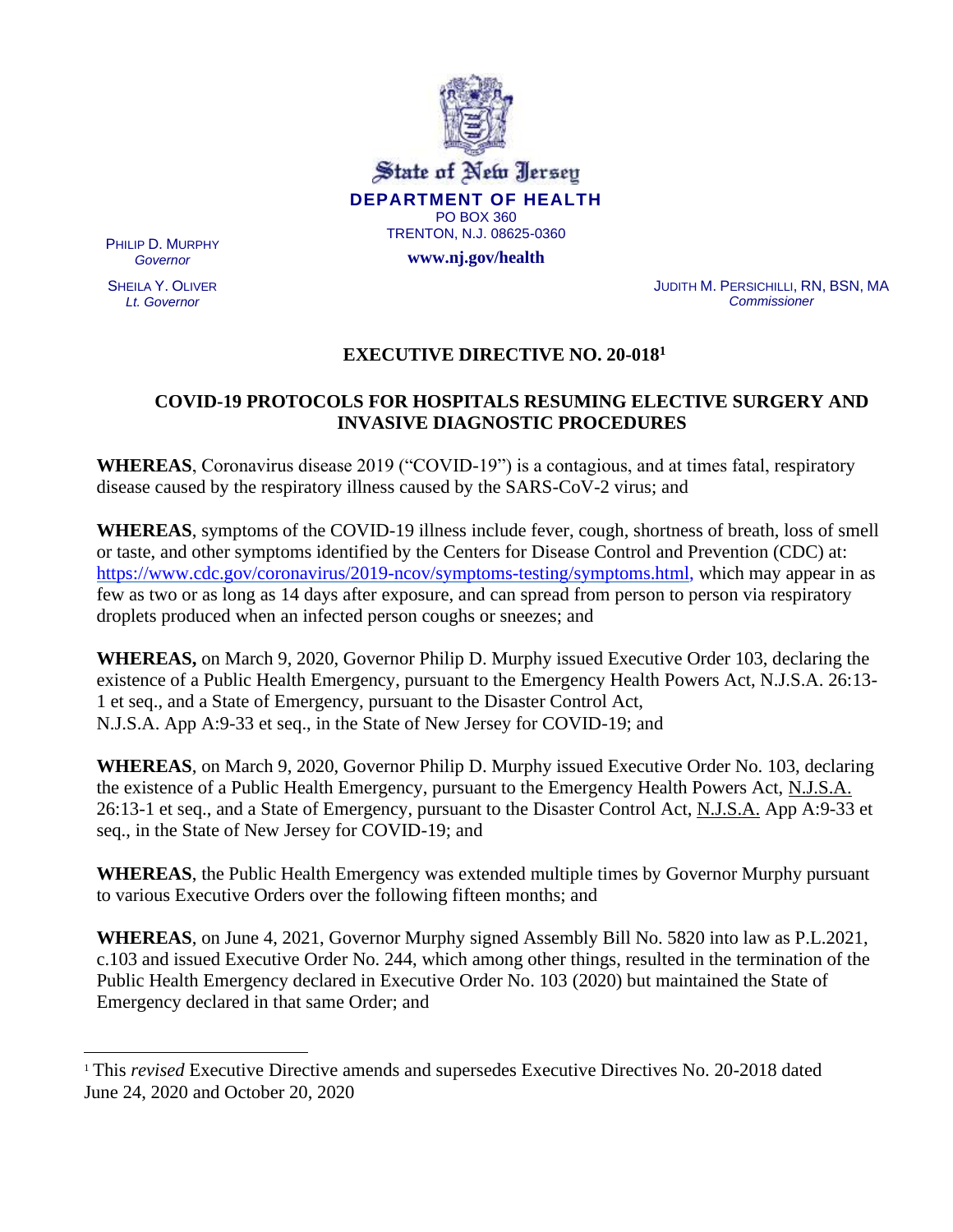**WHEREAS,** despite the continuation of the State of Emergency, P.L.2021, C.103 requires that, following the termination of the Public Health Emergency originally declared under Executive Order No. 103 (2020), any administrative order, directive, or waiver issued by the head of a State agency that relied on the existence of the Public Health Emergency shall expire on January 11, 2022, but may be continued and modified unless explicitly revoked until January 11, 2022; and

**WHEREAS,** by its own terms, P.L.2021, c.103 does not diminish, limit, or impair the powers of any head of a State agency pursuant to the provisions of the Civilian Defense and Disaster Control Act; and

**WHEREAS**, as confirmed cases of COVID-19 and related fatalities continued to rise, on March 23, 2020, Governor Murphy issued Executive Order No. 109 (2020) which ordered that as of 5:00 p.m. on Friday, March 27, 2020, all "elective" surgeries performed on adults, whether medical or dental, and all "elective" invasive procedures performed on adults, whether medical or dental, would be suspended in New Jersey; and

**WHEREAS**, this step was necessary at the time because hospitalizations, intensive care unit admissions, and ventilator usage was rapidly spiking, and these surgeries and procedures, whether undertaken in a hospital, ambulatory surgery center or providers office, necessarily drew upon the skill and time of critical health care and involved the use of equipment and supplies that were needed to treat those who were critically ill; and

**WHEREAS**, the suspension of these surgeries and procedures preserved the capacity of our health care system to deal with the surge of COVID-19 cases, which reached its maximum impact on the health care system in the middle of April. Within the past 30 days however, the rates of confirmed COVID-19 cases in New Jersey has decreased substantially; and

**WHEREAS**, the provision in Executive Order 109 that the Executive Order shall not be construed in any way to limit access to the full range of family planning services and procedures, including terminations of pregnancies, whether in a hospital, ambulatory surgery center, physician office, or other location, remains in effect and waives COVID-19 testing requirements for these patients; and

**WHEREAS**, Governor Murphy issued Executive Order No. 145 (2020) on May 15, 2020 permitting the resumption of elective surgeries and invasive procedures in hospital and ambulatory surgery centers beginning on May 26, 2020, subject to a Directive developed by the Department of Health; and

**WHEREAS**, for the purpose of this document, a COVID-19 positive patient is defined as a patient who has been diagnosed with COVID-19 but has not yet had isolation precautions discontinued as defined at: <https://www.cdc.gov/coronavirus/2019-ncov/hcp/disposition-in-home->[patients.html a](file:///C:/Users/jhernandez/AppData/Local/Microsoft/Windows/INetCache/Content.Outlook/TAKEWNOL/patients.html)nd [https://www.cdc.gov/coronavirus/2019-ncov/hcp/disposition-hospitalized-patients.html;](https://www.cdc.gov/coronavirus/2019-ncov/hcp/disposition-hospitalized-patients.html) and

**WHEREAS**, COVID-19 cases have been on the decline and as of May 15, 2021 and the statewide COVID-19 Activity Level Index (CALI) score is two (2), meaning moderate or low COVID-19 activity in most of the state:

[https://www.nj.gov/health/cd/documents/topics/NCOV/COVID\\_19\\_Report\\_Week\\_2021\\_22.pdf;](https://www.nj.gov/health/cd/documents/topics/NCOV/COVID_19_Report_Week_2021_22.pdf) and

**WHEREAS**, hospitalizations and ventilator use have also been on the decline; and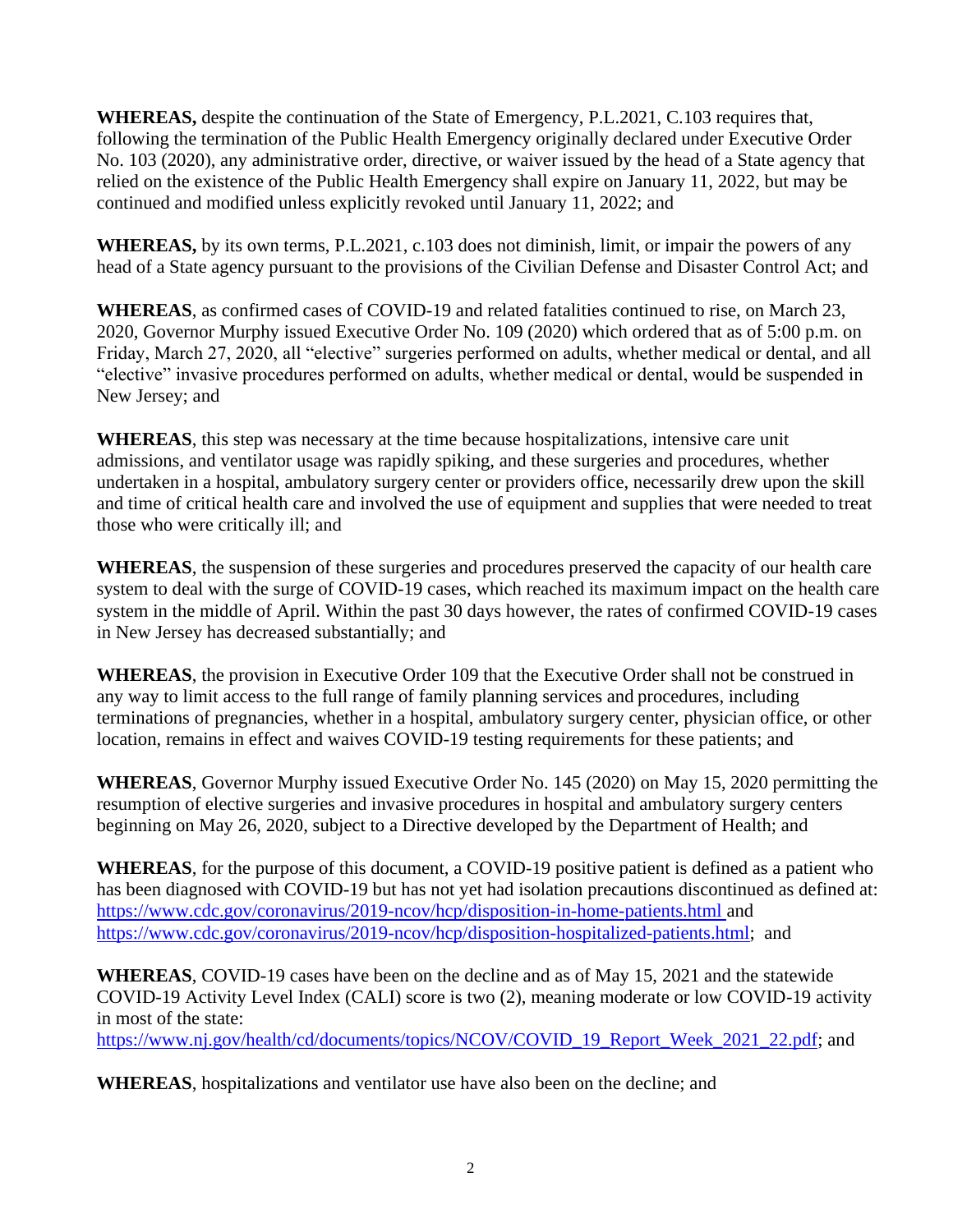**WHEREAS**, the State of New Jersey has lifted the majority of remaining COVID-19 restrictions over the last few months, with limited protocols remaining in effect in certain higher risk settings; and

**WHEREAS**, it is appropriate at this time to amend the restrictions placed on acute general hospitals; and

**WHEREAS**, P.L.2021, c.104 permits such amendments, even though the Public Health Emergency has been terminated; and

**NOW, THEREFORE, I, JUDITH PERSICHILLI,** Commissioner of the Department of Health, hereby ORDER and DIRECT the following:

# **1. Hospitals performing elective surgeries and invasive procedures are required to take these additional steps to protect the healthcare workforce and patients being served:**

- **a.** Comply with State and CDC guidelines to protect against further spread of COVID-19;
- **b.** Institute screening of health care staff for symptoms of COVID-19 and have policies in place for removal of symptomatic employees from the workplace;
- **c.** Enforce social distancing requirements in work areas and common areas;
- **d.** Require masks for patients, except patients receiving services that would not allow for the use of a mask, and for any patient support person;
- **e.** When possible, non-COVID care zones should be utilized in facilities that service both COVID-19 and non-COVID-19 patients;
- **f.** Have an established plan for cleaning and disinfecting prior to using facilities to serve non-COVID-19 patients;
- **g.** Facilities providing COVID-19 care should continue to be prepared for potential future surges. The plans for resumption of medically necessary care should include consideration of the impact on their ability to respond to future surges; and
- **h.** Facilities should be prepared to modify resumption of clinical services in conjunction with surge status (as surge status increases, access to non-urgent care should decrease so as to not overwhelm the healthcare system) and to repurpose and redeploy staff to urgent care roles to the extent feasible.
- **i.** The facility plans for potential future surges shall be guided by the following documents and others listed in the Appendix.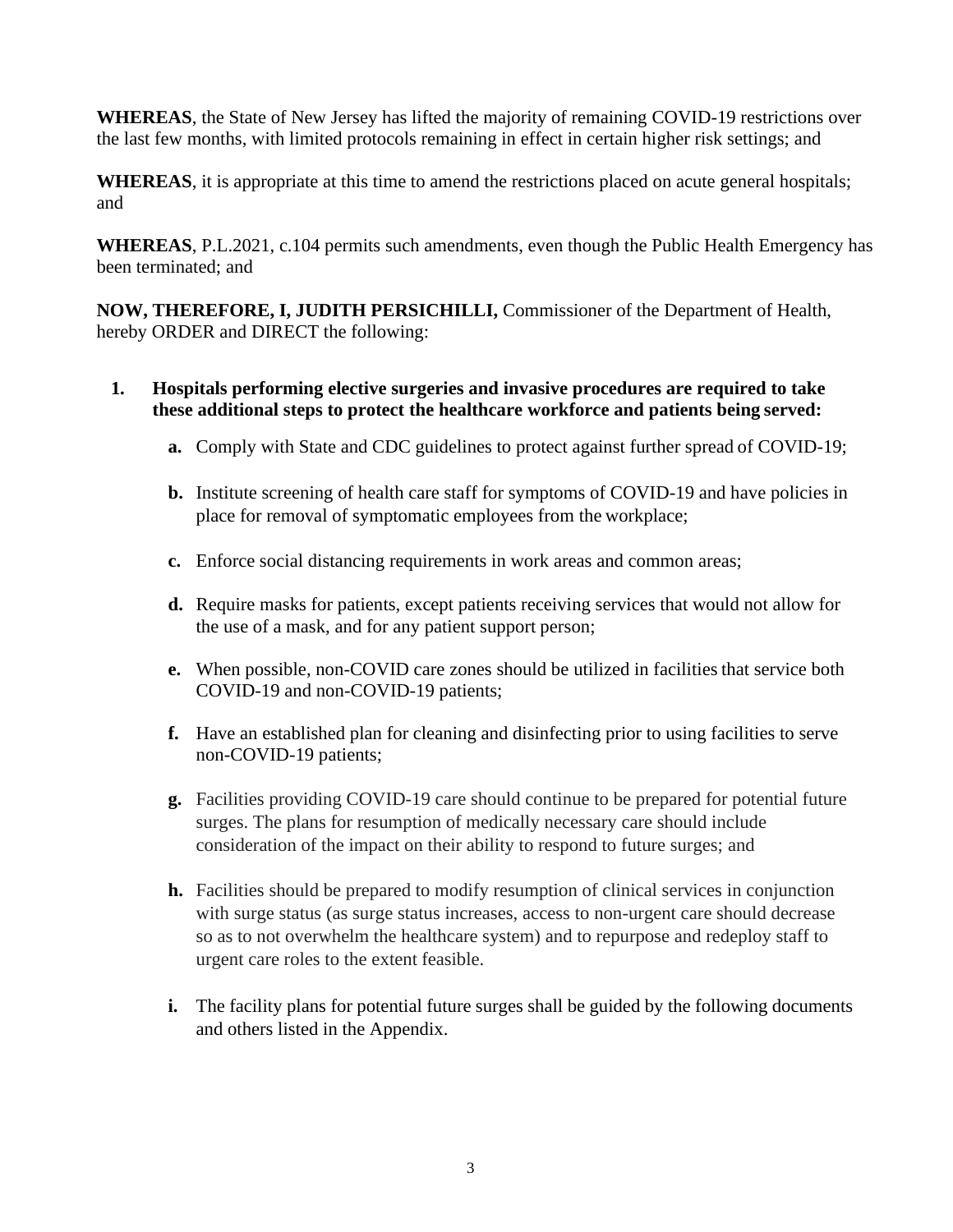- 1) CDC Framework for Healthcare Systems Providing Non-COVID-19 Clinical Care During the COVID-19 Pandemic: [https://www.cdc.gov/coronavirus/2019](https://www.cdc.gov/coronavirus/2019-ncov/hcp/framework-non-COVID-care.html) [ncov/hcp/framework-non-COVID-care.html;](https://www.cdc.gov/coronavirus/2019-ncov/hcp/framework-non-COVID-care.html)
- 2) CDC Preparedness Tools for Healthcare Professionals and Facilities Responding to COVID-19: [https://www.cdc.gov/coronavirus/2019-](https://www.cdc.gov/coronavirus/2019-ncov/hcp/preparedness-checklists.html) [ncov/hcp/preparedness](https://www.cdc.gov/coronavirus/2019-ncov/hcp/preparedness-checklists.html)[checklists.html;](https://www.cdc.gov/coronavirus/2019-ncov/hcp/preparedness-checklists.html) and
- 3) CDC COVID-19Surge tool: [https://www.cdc.gov/coronavirus/2019](https://www.cdc.gov/coronavirus/2019-ncov/hcp/COVIDSurge.html) [ncov/hcp/COVIDSurge.html.](https://www.cdc.gov/coronavirus/2019-ncov/hcp/COVIDSurge.html)

# **2. PPE, and Staffing Requirements for Facilities**

- **a.** Personal Protective Equipment (PPE) is essential to protect health care workers and patients. Therefore, the following shall be followed when resuming services:
	- i. Facilities shall have a plan, consistent with CDC and DOH recommendations, for patient and patient support person use of PPE;
	- ii. Healthcare workers must wear appropriate PPE consistent with CDC and DOH recommendations;
	- iii. Universal masking is required for all employees in the facility;
	- iv. Healthcare workers treating COVID-19 positive and presumptive positive patients must have appropriate training on, and access to, appropriate PPE;
	- v. COVID-19 PPE policies and procedures shall be in place for health care workers who are not in direct patient care roles and universal masking for staff shall be in place (i.e., front desk registration, schedulers, environmental cleaning people, etc.); and
	- vi. Facilities should implement policies for PPE that account for:
		- 1) Adequacy of available PPE supply, with a minimum seven (7) day supply on hand;
		- 2) Staff training on and optimized use of PPE according to non-crisis standards of care; and
		- 3) Policies for the conservation of PPE should be developed as well as policies for any extended use or reuse of PPE per CDC and DOH recommendations and FDA emergency use authorizations.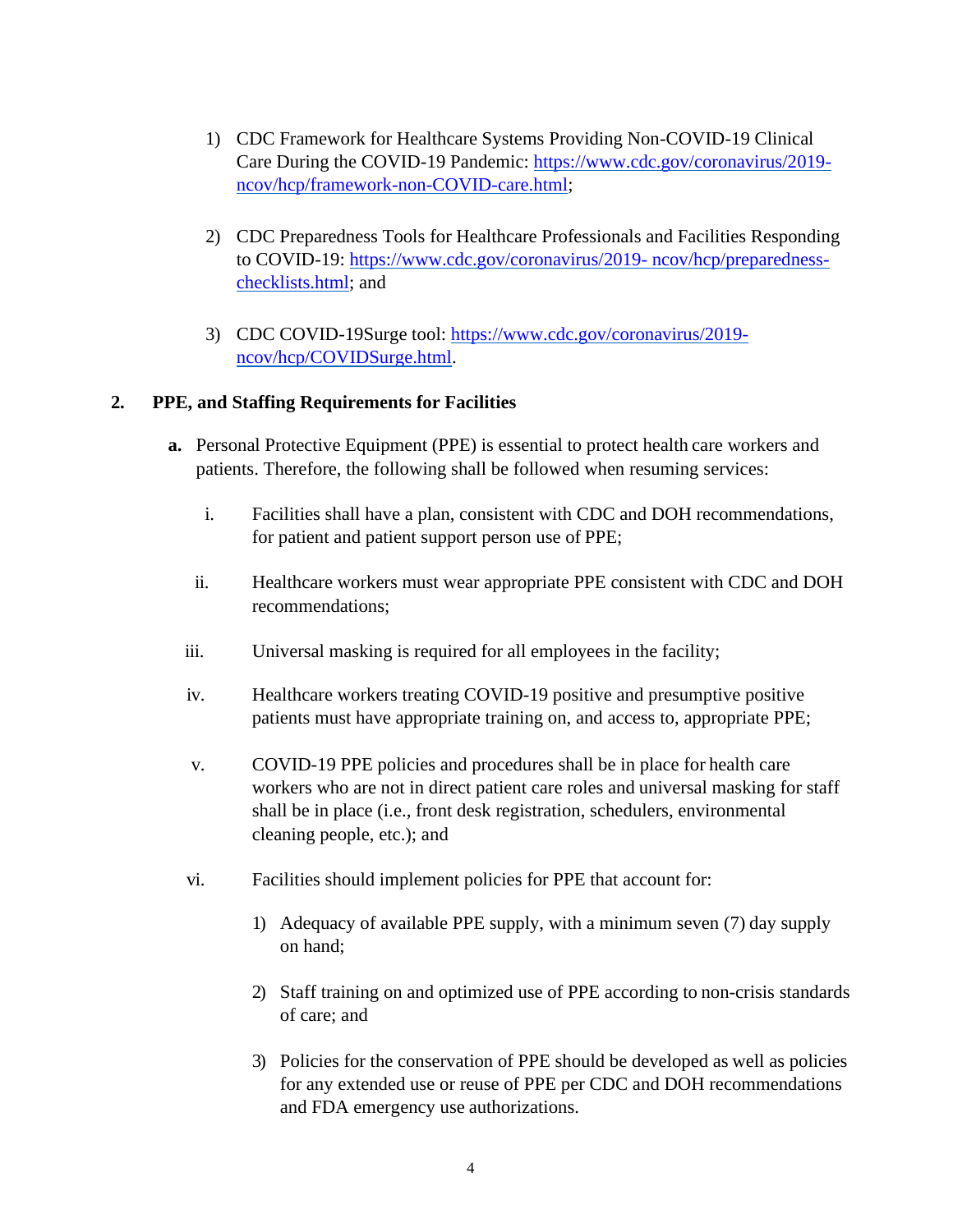# **b. Staffing**

Hospitals shall:

- i. Have sufficient trained and educated staff appropriate to the planned surgical procedures, patient population and facility resources;
- ii. Consider health care worker fatigue and the impact of stress to ensure that planned procedures can be performed without compromising patient safety or staff safety and well-being;
- iii. Consider the potential for a surge in COVID-19 infections in New Jersey and the strategy for responding to surge needs in the future;
- iv. Use available testing to protect staff and patient safety whenever possible and should implement guidance addressing requirements and frequency for patient and staff testing; and
- v. Use available qualified staff to safely perform procedures, provide care and provide needed follow up.

### **c. Disinfection Protocols, Supplies and Equipment Maintenance**

Facilities shall implement the following disinfection and cleaning protocols:

- i. Confirm that cleaning and disinfecting supplies are COVID-19 compatible;
- ii. Ensure adequate supply of hand sanitizer, tissues, and non-touch trash receptacles with disposable liners in all restrooms and patient area;
- iii. Ensure all equipment is up to date on preventative maintenance and tested before use/reopening;
- iv. Check all supplies for expiration dates;
- v. Take needed action such as removing magazines from waiting areas; and
- **d.** Staff COVID-19 Screening
	- i. Staff shall be screened per Centers for Medicare & Medicaid Services (CMS) recommendations in the document available at: [https://www.cms.gov/files/document/covid-flexibility-reopen-essential-non](https://www.cms.gov/files/document/covid-flexibility-reopen-essential-non-covid-services.pdf)[covid-](https://www.cms.gov/files/document/covid-flexibility-reopen-essential-non-covid-services.pdf) [services.pdf](https://www.cms.gov/files/document/covid-flexibility-reopen-essential-non-covid-services.pdf) and per the CDC: [https://www.cdc.gov/coronavirus/2019](https://www.cdc.gov/coronavirus/2019-ncov/hcp/infection-control-recommendations.html) [ncov/hcp/infection-control-recommendations.html,](https://www.cdc.gov/coronavirus/2019-ncov/hcp/infection-control-recommendations.html) and
	- ii. Institute screening of all healthcare personnel (HCP) for symptoms of COVID-19 and have policies in place for removal of symptomatic employees from the workplace, regardless of COVID-19 vaccination status.
	- iii. Confirm/update all preventive infection policies and procedures.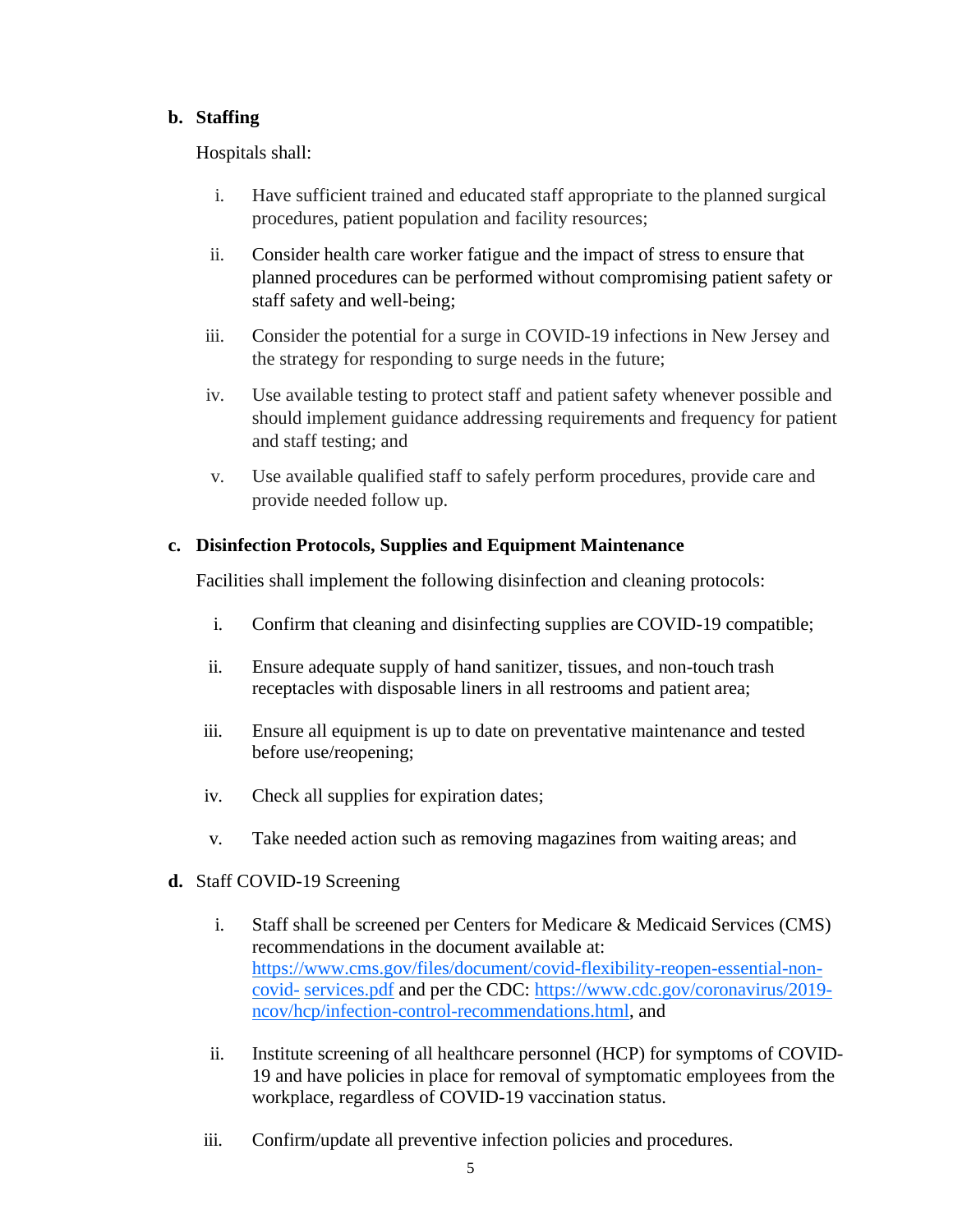- 1) Institute screening of all healthcare staff for higher-risk exposure to SARS-CoV-2 and have policies in place for removal or exclusion from the workplace. Refer to NJDOH *Guidance for COVID-19 Diagnosed and/or Exposed Healthcare Personnel* at: [https://www.nj.gov/health/cd/documents/topics/NCOV/Guidance\\_for\\_](https://www.nj.gov/health/cd/documents/topics/NCOV/Guidance_for_COVID19_Diagnosed_andor_Exposed_HCP.pdf) [COVID19\\_Diagnosed\\_andor\\_Exposed\\_HCP.pdf.](https://www.nj.gov/health/cd/documents/topics/NCOV/Guidance_for_COVID19_Diagnosed_andor_Exposed_HCP.pdf)
- 2) Urge all staff and providers in the facility to get vaccinated against COVID-19 as soon as they can, please visit: <https://covid19.nj.gov/pages/vaccine> for vaccination locations.

### **3. Cohorting COVID-19 and Non-COVID-19 Patients**

### **Hospitals shall cohort COVID-19 patients and Non-COVID-19 patients.**

#### **a. Labor and Delivery Units**

Hospitals with labor and delivery units shall follow DOH Labor and Delivery Guidance or Executive Directive. For scheduled procedures on a pregnant person in a hospital, the hospital shall follow the requirements in section **5** of this directive.

Hospitals are encouraged to follow the best practice "Recommendations of the New Jersey Perinatal Care During COVID-19 Work Group" as outlined by the New Jersey Health Care Quality Institute here:

[https://www.njhcqi.org/wp-content/uploads/2020/05/Recommendations-of-](https://www.njhcqi.org/wp-content/uploads/2020/05/Recommendations-of-the-New-Jersey-Perinatal-Care-During-COVID-19-Work-Group-1.pdf) [the-](https://www.njhcqi.org/wp-content/uploads/2020/05/Recommendations-of-the-New-Jersey-Perinatal-Care-During-COVID-19-Work-Group-1.pdf)[New-Jersey-Perinatal-Care-During-COVID-19-Work-Group-1.pdf.](https://www.njhcqi.org/wp-content/uploads/2020/05/Recommendations-of-the-New-Jersey-Perinatal-Care-During-COVID-19-Work-Group-1.pdf)

### **b. Requirements that Patients Seeking these Procedures Must Undergo Testing, Self-Quarantine, and Other Preventive Measures**

#### **c. Scheduling must be coordinated to promote social distancing:**

- i. Minimize time in waiting area;
- ii. Stagger appointment hours; and
- iii. Post signs at entrances in appropriate language(s) for signs/symptoms of illness, fever and precautions.

#### **d. Testing Requirements**

i. Patients are exempt from pre-procedural COVID-19 testing and selfquarantine if the patient: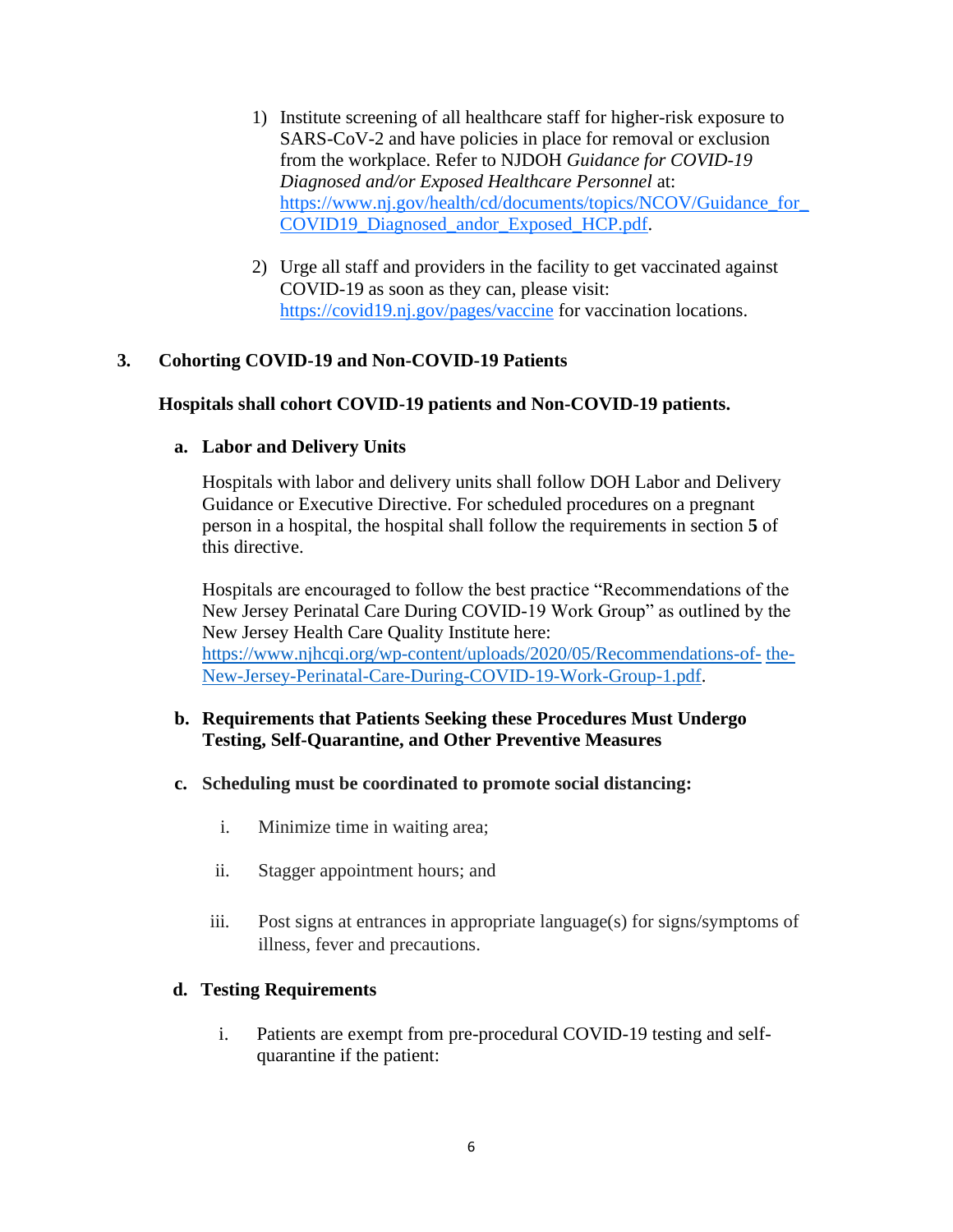- 1) Provides proof of full COVID-19 vaccination (2 weeks after their second dose in a 2-dose series or 2 weeks after a single-dose vaccine) and is currently asymptomatic. Facilities may keep a copy of the vaccination card or note vaccination status in the patient's chart; or
- 2) Has tested positive for SARs-COV-2 within the last 90 days and completed the appropriate isolation and is currently asymptomatic.
- 3) However, facilities may elect to use COVID-19 testing of these individuals as results might continue to be useful in some situations to inform the type of infection control precautions used (e.g., room assignment/cohorting, or PPE used). CDC guidance for testing vaccinated individuals can be found here: [https://www.cdc.gov/coronavirus/2019-ncov/hcp/infection-control](https://www.cdc.gov/coronavirus/2019-ncov/hcp/infection-control-after-vaccination.html#anchor_1619116637758)[after-vaccination.html#anchor\\_1619116637758.](https://www.cdc.gov/coronavirus/2019-ncov/hcp/infection-control-after-vaccination.html#anchor_1619116637758)
- ii. For patients who do not meet the testing requirement in section (i) above, the facility must ensure that each patient has been tested (specimen collected and result received) within a six-day maximum before a scheduled procedure.
- iii. Any specimen collection method (e.g. swab or saliva) is acceptable. The test performed by the laboratory must be for viral detection, with a preference for nucleic acid amplification test (such as PCR). Only antigen tests that have received an **Emergency Use Authorization or approval from the United States Food and Drug Administration (FDA)** may be used to fulfill the requirements of this directive.
	- 1) All facilities that perform COVID-19 point of care tests (such as antigen tests) in their facilities must possess a federal Clinical Laboratory Improvement Amendment (CLIA) Certificate. Additional information and application instructions for a CLIA Certificate can be found at [https://www.nj.gov/health/phel/clinical-lab-imp](https://www.nj.gov/health/phel/clinical-lab-imp-services/federal_clia.shtml)[services/federal\\_clia.shtml.](https://www.nj.gov/health/phel/clinical-lab-imp-services/federal_clia.shtml)
- iv. Retesting a patient who has tested positive in the last three months is not required if the patient remains asymptomatic and has completed appropriate isolation as defined at: [https://www.cdc.gov/coronavirus/2019-](https://www.cdc.gov/coronavirus/2019-ncov/hcp/disposition-in-home-patients.html) [ncov/hcp/disposition-in-home](https://www.cdc.gov/coronavirus/2019-ncov/hcp/disposition-in-home-patients.html)[patients.html](https://www.cdc.gov/coronavirus/2019-ncov/hcp/disposition-in-home-patients.html) and [https://www.cdc.gov/coronavirus/2019](https://www.cdc.gov/coronavirus/2019-ncov/hcp/disposition-hospitalized-patients.html) [ncov/hcp/disposition-hospitalized-patients.html.](https://www.cdc.gov/coronavirus/2019-ncov/hcp/disposition-hospitalized-patients.html) Such testing should be performed if a clinician has the reasonable suspicion that the patient may be infectious for COVID-19.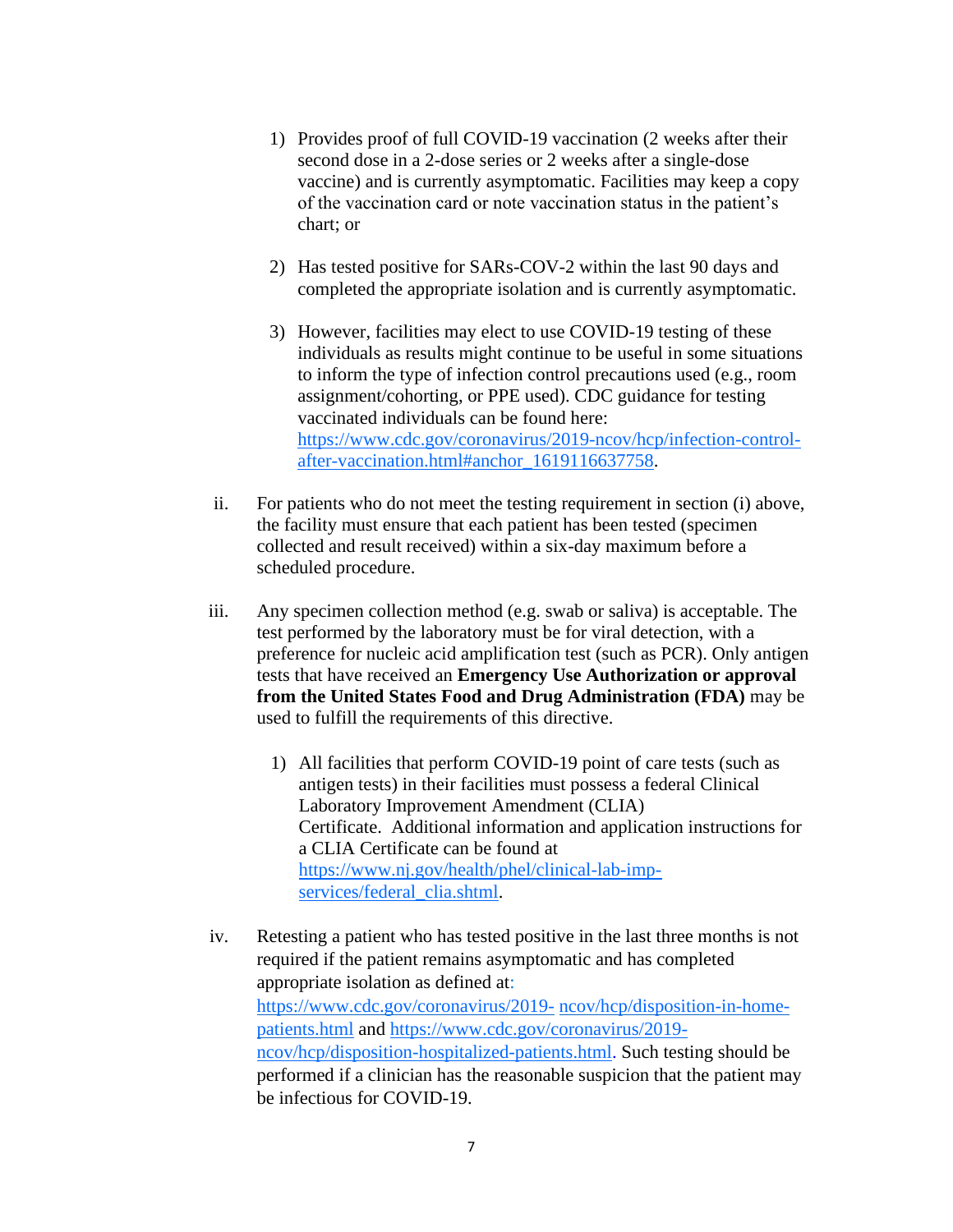- v. Further information about testing can be found at [https://www.nj.gov/health/cd/topics/covid2019\\_healthcare.shtml,](https://www.nj.gov/health/cd/topics/covid2019_healthcare.shtml) including [https://www.cdc.gov/coronavirus/2019-ncov/hcp/testing](https://www.cdc.gov/coronavirus/2019-ncov/hcp/testing-overview.html)[overview.html](https://www.cdc.gov/coronavirus/2019-ncov/hcp/testing-overview.html) and [4-28-20](https://www.nj.gov/health/cd/documents/topics/NCOV/COVID_SerologyLetter_PHEL.pdf) letter [from the NJDOH Public Health and](https://www.nj.gov/health/cd/documents/topics/NCOV/COVID_SerologyLetter_PHEL.pdf)  [Environmental](https://www.nj.gov/health/cd/documents/topics/NCOV/COVID_SerologyLetter_PHEL.pdf) Laboratories;
- vi. Self-quarantine in their residence or other location following testing and up until the day of surgery is necessary;
- vii. Within the location of self-quarantine, physical distancing is necessary and use of source control is necessary when physical distancing is not possible;
- viii. Immediately inform the facility if there is any close contact with a suspected or confirmed case of COVID-19;
- ix. Immediately inform the facility if there is any close contact with a person with symptoms consistent with COVID-19; and
- x. Immediately inform the facility if the patient develops any symptoms consistent with COVID-19 during the time between when the COVID-19 test was collected and when the procedure is performed; and
- xi. Time-sensitive procedures that would endanger the health of the patient if delayed may be performed on a patient without a current test result so long as:
	- 1) The physician documents that the patient's health will be endangered if the procedure is delayed; and
	- 2) The following infection control protocols are followed:
		- a) All persons should refrain from entering the vacated procedure room until sufficient time has elapsed for enough air exchanges to remove potentially infectious particles (more information on clearance rates under differing ventilation conditions is available at:

<https://www.cdc.gov/infectioncontrol/guidelines/environment> [al/appendix/air.html#tableb1\)](https://www.cdc.gov/infectioncontrol/guidelines/environmental/appendix/air.html#tableb1). The time to enter the room depends on the procedure that was performed, the type of PPE the staff entering the room is wearing, and the exchange rate of the room. For aerosol generating procedures, follow CDC guidelines for aerosol generating procedures including administrative and engineering controls, and use of appropriate PPE. [https://www.cdc.gov/coronavirus/2019-](https://www.cdc.gov/coronavirus/2019-ncov/hcp/infection-control-recommendations.html#anchor_1604360721943)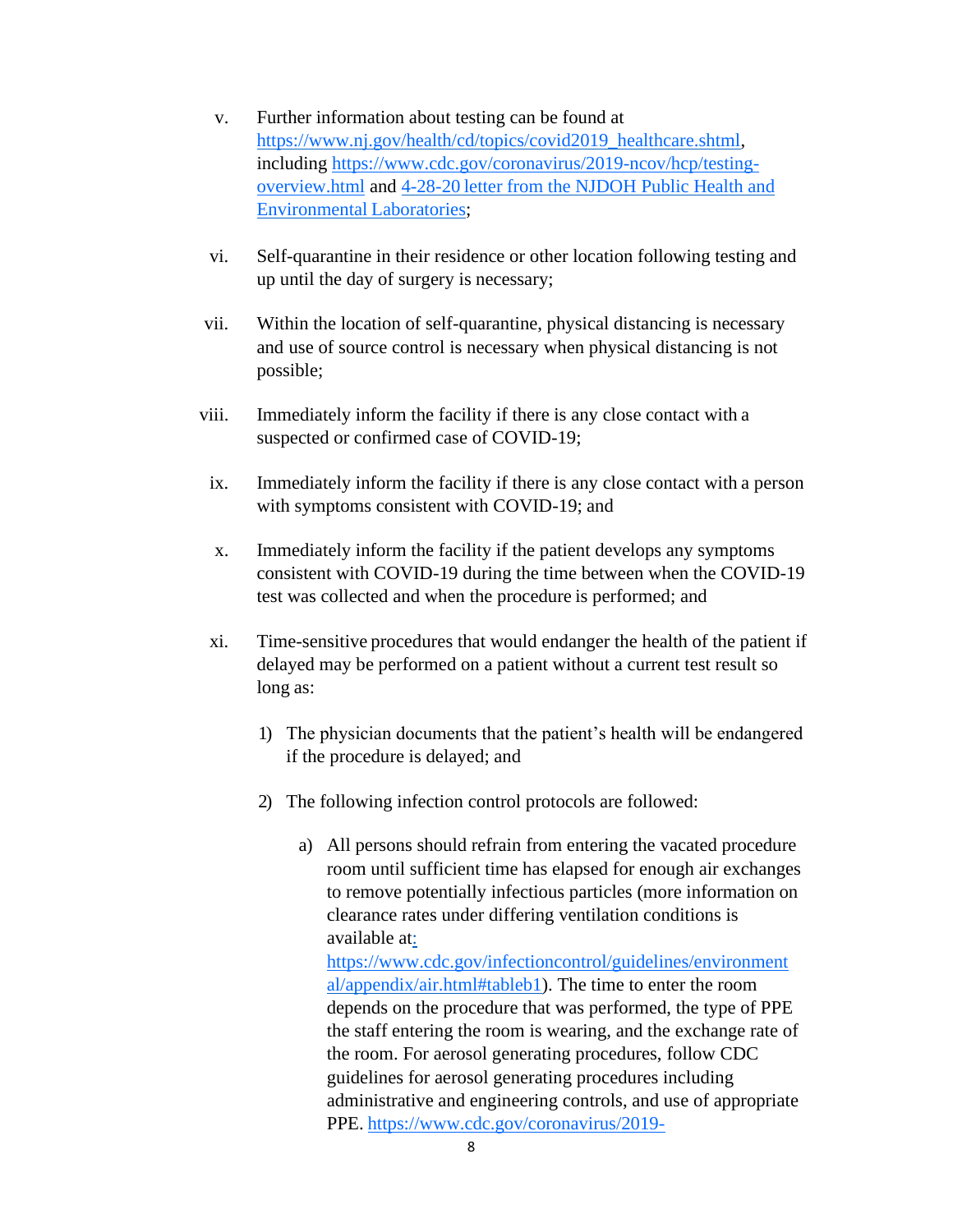[ncov/hcp/infection-control](https://www.cdc.gov/coronavirus/2019-ncov/hcp/infection-control-recommendations.html#anchor_1604360721943)[recommendations.html#anchor\\_1604360721943;](https://www.cdc.gov/coronavirus/2019-ncov/hcp/infection-control-recommendations.html#anchor_1604360721943) and

- b) After the time for air exchanges in 1 above has elapsed, the room should undergo appropriate cleaning and surface disinfection before it is returned to routine use. If air exchange information is not currently available, the surgery center should refer to policies and procedures established for care of an active Tuberculosis patient.
- **4. Policies Surrounding Visitors**

**Hospitals, Short-Term Stay Rehabilitation Facilities and Long-TermAcute-Care Hospitals must continue to prioritize the safety and well-being of patients, patient support persons, and staff. Until further notice, visitors will be allowed, as permitted below or in waivers from DOH available at**  <https://nj.gov/health/legal/covid19/>**.**

Hospital/Facility Operations:

- **a.** The facility will set appropriate visiting hours and visitation duration and should consider facility design and flow when setting guidelines. Hospitals with Labor and Delivery units should follow DOH executive directives or guidance available at [https://nj.gov/health/legal/covid19/.](https://nj.gov/health/legal/covid19/)
- **b.** Facilities should determine the appropriate number of visitors allowed at any one time for a patient, except as follows:
	- i. If the patient is a minor, at a minimum the pediatric patient may have both parents or guardians; and
	- ii. If the patient requires support due to a physical or cognitive disability (e.g. quadriplegia) at a minimum a support person should be allowed to accompany the resident, including overnight in the case of inpatient procedures and hospitals must follow NJDOH directives regarding individuals with disabilities and pediatric patients.
- **c.** Personal Protective Equipment (PPE):
	- i. All visitors will be provided instruction on how to wear masks and appropriate PPE.
	- ii. All visitors will be provided with and must wear appropriate PPE as recommended by the CDC.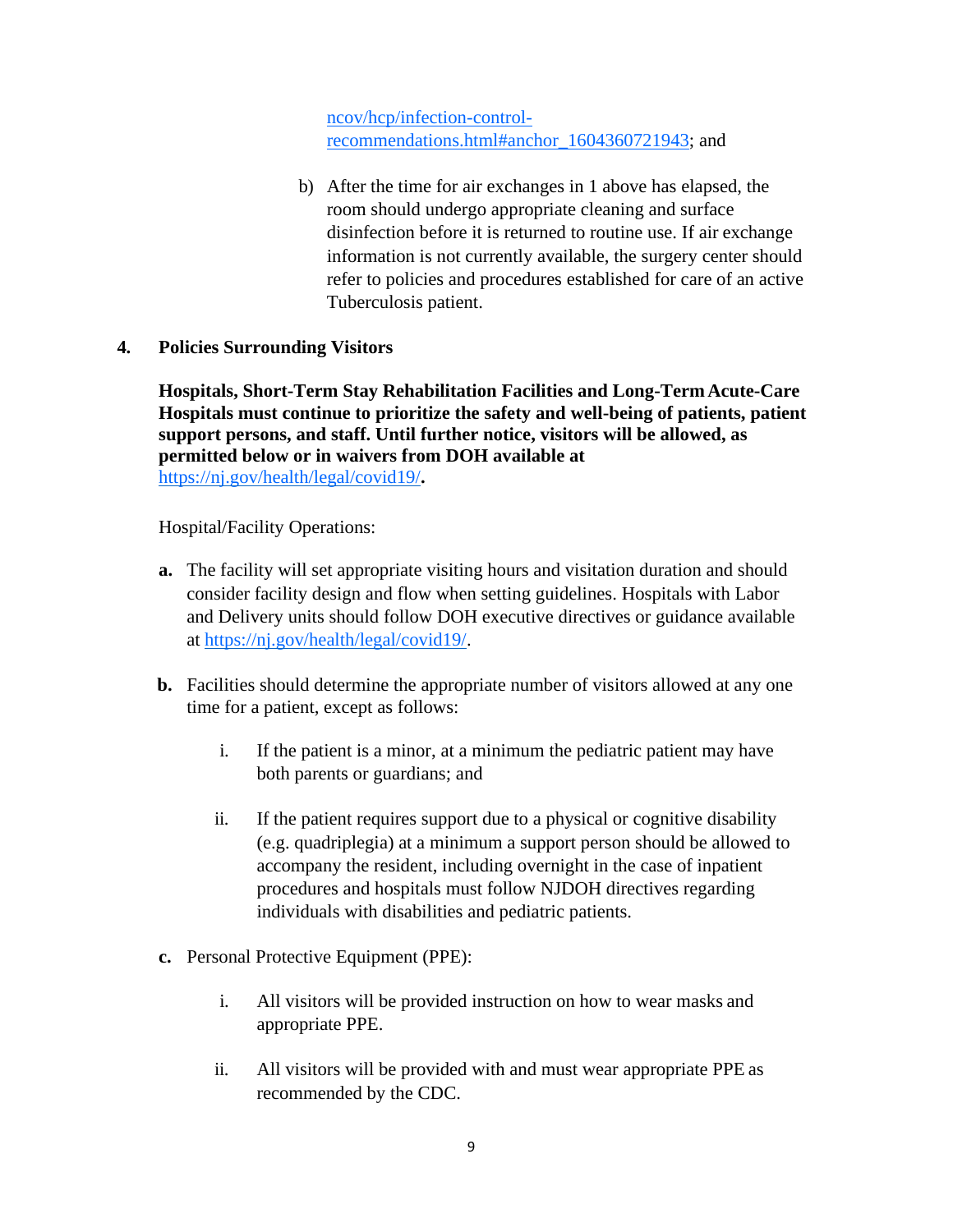- iii. If a visitor refuses to wear a mask or other PPE as indicated, they will be asked to leave the facility.
- **d.** All visitors must undergo symptom and temperature checks upon entering the facility. If they fail the screening, they will not be allowed entry into the facility.
- **e.** All visitors must perform hand hygiene before visiting a patient.
	- i. Visitors may use the cafeteria and other amenities available to patients or visitors.
	- ii. Visitors may be present during procedures or in the recovery room, at the discretion of the facility, and the facility must follow NJDOH guidelines **for pediatrics, childbirth, and patients with an intellectual, developmental, physical or cognitive disability.**
	- iii. Same day surgery or procedure patients, **except for pediatrics, childbirth, and patients with an intellectual, developmental, physical or cognitive disability**, may have more than one support person at the discretion of the facility. The support person(s) may remain with the patient through the initial intake process and may rejoin the patient for the discharge process or at any other time while in the facility at the discretion of the facility.
	- iv. Outpatients may be accompanied by one adult or more persons at the discretion of the facility. Visitors may wait for the patient in the hospital or facility's designated waiting area (subject to physical space availability), while the patient is having his/her procedure.
	- v. All visitors must comply with all reasonable requirements imposed by the hospital or facility to minimize the potential spread of infection.

# **5. Policies Surrounding Discharge of Patients After the Procedures are Completed**

Hospital discharge policies are not changed.

### **6. Reporting Metrics**

**To ensure the ability of health systems and hospitals to respond during a potential surge of COVID-19, hospitals must continue to collect and report the following data through the portal:**

- **a.** COVID-19 case counts;
- **b.** Non-COVID-19 case counts; and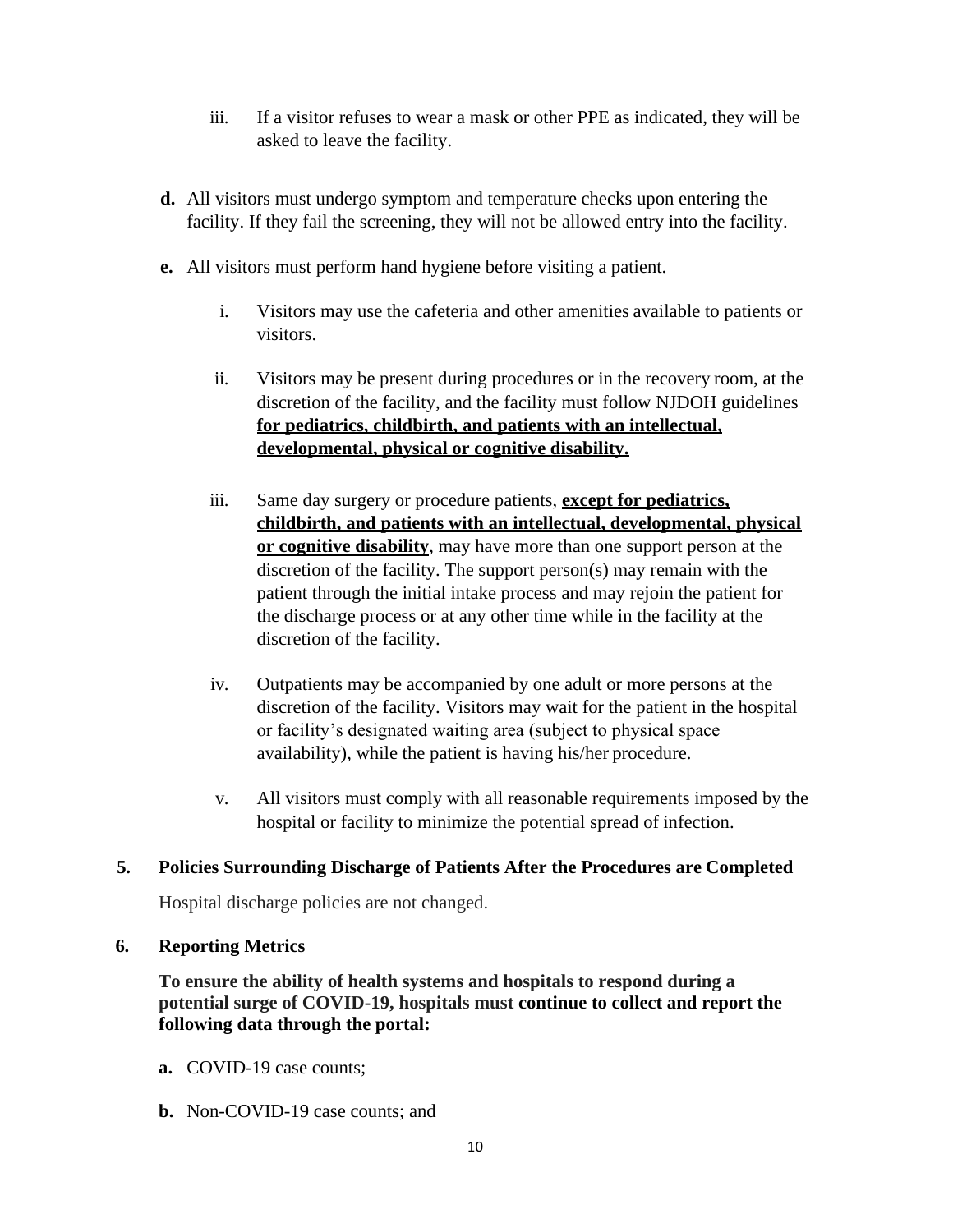- **c.** Capacity data.
- **d.** The portal designated by the New Jersey Office of Emergency Management under Executive Order No. 111 (2020) is maintained by the New Jersey Hospital Association and is accessible here:<https://ppe.njha.com/>

### **7. Appendix - Key Resources, Recommendations and Guidance Documents**

The latest DOH Executive Directives and Waivers: <https://nj.gov/health/legal/covid19/> and guidance: [https://www.nj.gov/health/cd/topics/covid2019\\_healthcare.shtml.](https://www.nj.gov/health/cd/topics/covid2019_healthcare.shtml)

The latest guidance from the Centers for Disease Control and Prevention (CDC): [https://www.cdc.gov/coronavirus/2019-](https://www.cdc.gov/coronavirus/2019-ncov/communication/guidance-list.html) [ncov/communication/guidance-list.html.](https://www.cdc.gov/coronavirus/2019-ncov/communication/guidance-list.html)

### **Planning:**

- i. CDC Guidance for U.S. Healthcare Facilities about Coronavirus (COVID-19) by Facility Type: [https://www.cdc.gov/coronavirus/2019](https://www.cdc.gov/coronavirus/2019-ncov/hcp/us-healthcare-facilities.html) [ncov/hcp/us-](https://www.cdc.gov/coronavirus/2019-ncov/hcp/us-healthcare-facilities.html) [healthcare-facilities.html.](https://www.cdc.gov/coronavirus/2019-ncov/hcp/us-healthcare-facilities.html)
- ii. CDC Preparedness Tools for Healthcare Professionals and Facilities Responding to COVID-19: [https://www.cdc.gov/coronavirus/2019](https://www.cdc.gov/coronavirus/2019-ncov/hcp/preparedness-checklists.html) [ncov/hcp/preparedness-checklists.html.](https://www.cdc.gov/coronavirus/2019-ncov/hcp/preparedness-checklists.html)

# **Infection Prevention and Control:**

- i. CDC Information for Healthcare Professionals about Coronavirus (COVID- 19): [https://www.cdc.gov/coronavirus/2019](https://www.cdc.gov/coronavirus/2019-nCoV/hcp/index.html) [nCoV/hcp/index.html.](https://www.cdc.gov/coronavirus/2019-nCoV/hcp/index.html)
- ii. CDC Guidance for Cleaning and Disinfecting: [https://www.cdc.gov/coronavirus/2019-ncov/community/clean](https://www.cdc.gov/coronavirus/2019-ncov/community/clean-disinfect/index.html)[disinfect/index.html.](https://www.cdc.gov/coronavirus/2019-ncov/community/clean-disinfect/index.html)

# **PPE:**

i. DOH Infection Prevention & Control Resources for COVID-19: [https://www.nj.gov/health/cd/documents/topics/NCOV/COVID19\\_Infecti](https://www.nj.gov/health/cd/documents/topics/NCOV/COVID19_Infection_Prevention_and_Control_Resources.pdf) on Prevention and Control Resources.pdf.

# **Staffing:**

i. DOH Guidance for COVID-19 Diagnosed and/or Exposed Healthcare Personnel: [https://www.nj.gov/health/cd/documents/topics/NCOV/Guidance\\_for\\_CO](https://www.nj.gov/health/cd/documents/topics/NCOV/Guidance_for_COVID19_Diagnosed_andor_Exposed_HCP.pdf) [VID](https://www.nj.gov/health/cd/documents/topics/NCOV/Guidance_for_COVID19_Diagnosed_andor_Exposed_HCP.pdf) [19\\_Diagnosed\\_andor\\_Exposed\\_HCP.pdf](https://www.nj.gov/health/cd/documents/topics/NCOV/Guidance_for_COVID19_Diagnosed_andor_Exposed_HCP.pdf)

# **Pre-Procedure Testing:**

i. DOH Laboratory Testing Information and Guidance: [https://www.nj.gov/health/cd/topics/covid2019\\_healthcare.shtml#6.](https://www.nj.gov/health/cd/topics/covid2019_healthcare.shtml#6)